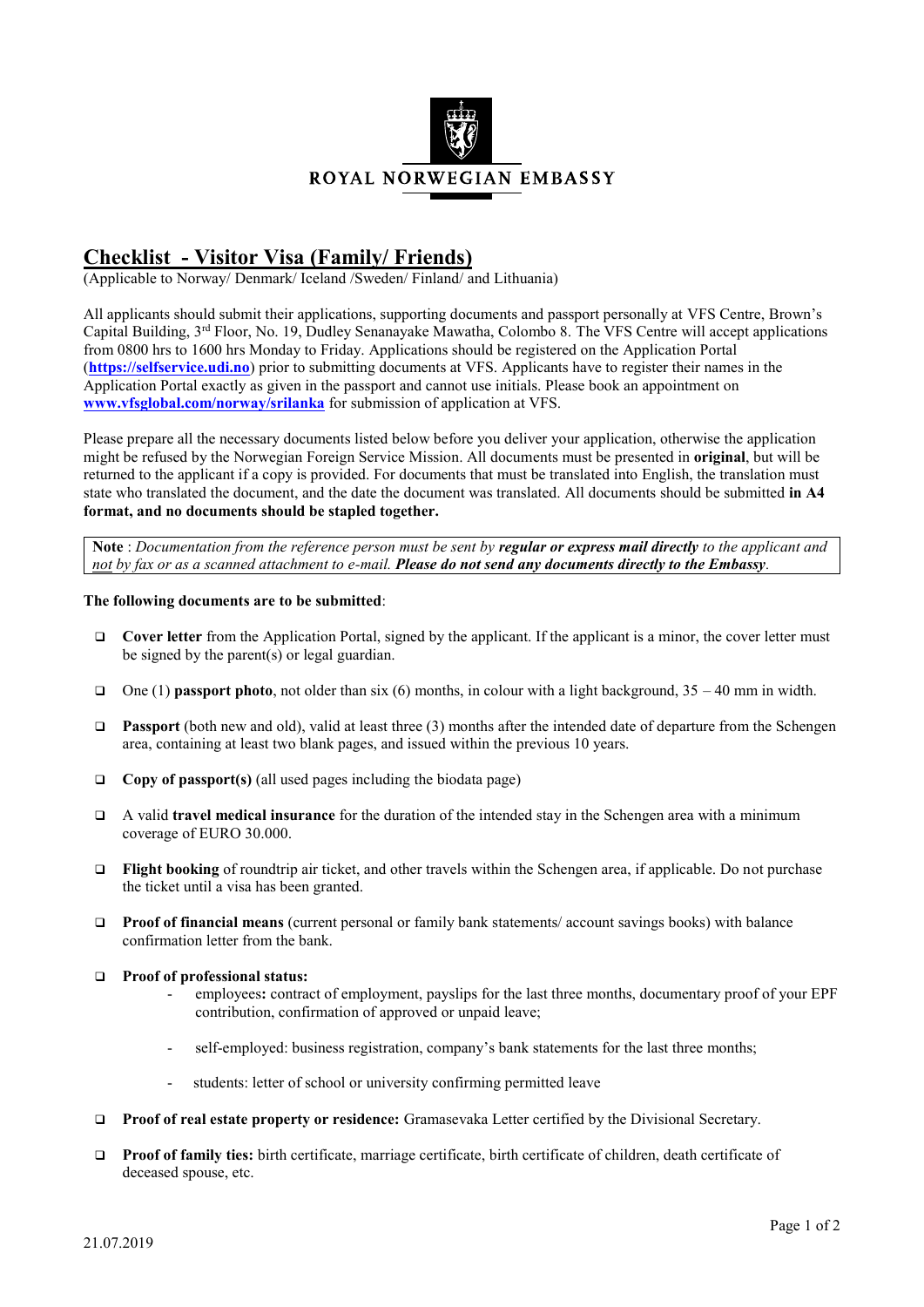- **If a minor travels alone or only with one parent**: consent of parental authority or legal guardian and birth certificate and copies of parents' passports or District Court appointment decree.
- **Original invitation letter** dated and signed by the inviter in Norway/ Sweden/ Denmark/ Iceland/ Finland/ or Lithuania (whichever is applicable), stating the purpose and duration of the visit, the relation with the applicant and any other information about the applicant's visit (not older than three (3) months).
- **Copy of inviter's/sponsor's passport**
- **Proof of family ties with the host or inviting party:** birth or marriage certificates or family book, if applicable.
- **If an inviting party is financing your stay in the Schengen area:** original certificate of sponsorship and accommodation validated by the local authorities in the Schengen State of destination:

**For Norway:** Original **'Guarantee Form for visits'** filled out by the inviter/sponsor in Norway and stamped by the Police in Norway  $+1$  copy

**For Denmark:** Form **VU2** filled out and signed by the inviter/sponsor (refer t[o www.nyidanmark.dk](http://www.nyidanmark.dk/) for more details)

## **For Sweden:**

**- Invitation** ("Appendix E" - form 241011) duly completed and signed by the inviter/sponsor (refer to [www.migrationsverket.se](http://www.migrationsverket.se/) for more details), and

**- extract of the Swedish Population Register (Personbevis)** from the inviter/sponsor, with a copy of the sponsor's passport/ID card or residence permit, proof of employment with salary slips for the last three months, and last three months bank statements.

**For Iceland:** Original **'Guarantee Form for visits' +** 1 copy (refer to **[www.utl.is](http://www.utl.is/)** for more details)

**If an inviting party is not financing your stay:**

**For Denmark:** Form **VU2** filled out and signed by the inviter/sponsor (refer t[o www.nyidanmark.dk](http://www.nyidanmark.dk/) for more details)

**For Sweden: Invitation** ("Appendix E" – form 241011) and extract of the Swedish Population Register (Personbevis) from the inviter/sponsor

- Letter granting **Power of Attorney** (optional for applicants who want the sponsor or other person to represent them in the case).
- $\Box$  If applicable, a written explanation as to why the applicant cannot present any or some of the documents.

## Remarks/ Comments:

I hereby confirm that I personally have submitted this application for a Schengen visa and that all information stated in the application and the supporting documentation is true. I am aware that deliberately providing incorrect information or falsified documents are punishable acts by Norwegian law and will lead to a refusal of a visa.

I have been informed that failure to submit all the required documents may result in the visa application being refused.

Signature of Applicant Signature of Officer